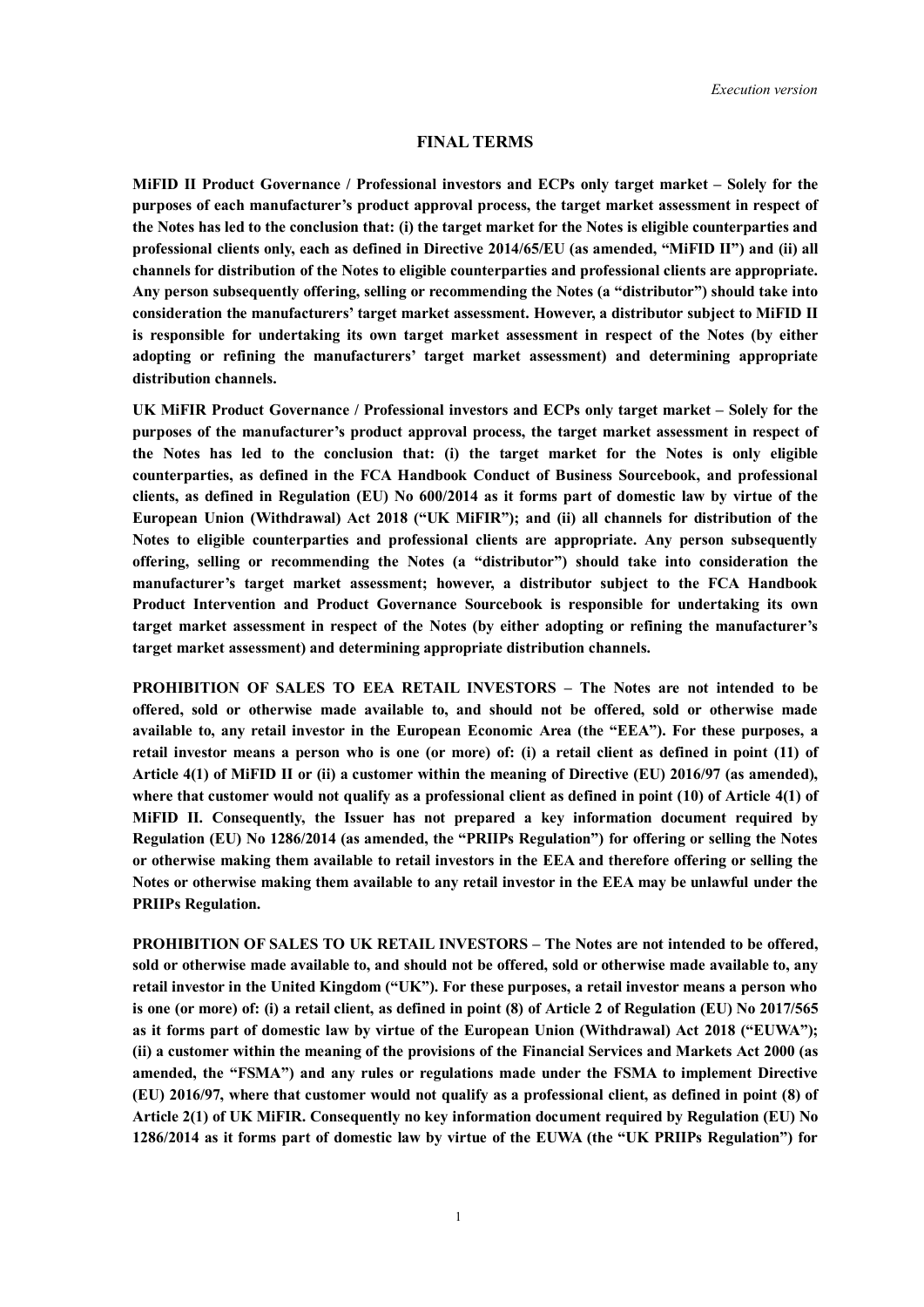**offering or selling the Notes or otherwise making them available to retail investors in the UK has been prepared and therefore offering or selling the Notes or otherwise making them available to any retail investor in the UK may be unlawful under the UK PRIIPs Regulation.**

**PROHIBITION OF SALES TO CONSUMERS – The Notes are not intended to be offered, sold or otherwise made available, and will not be offered, sold or otherwise made available, by any Dealer to any "consumer"(***consument/consommateur***) within the meaning of the Belgian Code of Economic Law (***Wetboek van economisch recht/Code de droit économique***), as amended.**

#### **Final Terms dated 25 March 2022**

## **KBC Group NV**

#### **(LEI: 213800X3Q9LSAKRUWY91)**

## **Issue of EUR 750,000,000 1.50% Fixed-to-Floating Rate Senior Notes due March 2026 under the EUR 15,000,000,000 Euro Medium Term Note Programme**

#### **PART A — CONTRACTUAL TERMS**

Terms used herein shall be deemed to be defined as such for the purposes of the Conditions set forth in the base prospectus dated 1 June 2021 and the supplements to it dated 24 August 2021, 16 November 2021 and 15 February 2022 which together constitute a base prospectus (the "**Base Prospectus**") for the purposes of Regulation (EU) 2017/1129 (the "**Prospectus Regulation**"). This document constitutes the Final Terms of the Notes described herein for the purposes of Article 8 of the Prospectus Regulation and must be read in conjunction with the Base Prospectus (including any supplement thereto). Full information on the Issuer and the offer of the Notes is only available on the basis of the combination of these Final Terms and the Base Prospectus (including any supplement thereto). The Base Prospectus and any supplement thereto has been or will be published on the Issuer's website (www.kbc.com/en/investor-relations/debt-issuance/kbc-group.html).

| $\mathbf{1}$   | (i)  | Series Number:                                                                 | G00026                                                                 |
|----------------|------|--------------------------------------------------------------------------------|------------------------------------------------------------------------|
|                | (i)  | Tranche Number:                                                                | 1                                                                      |
|                |      | (iii) Date on which Notes will be<br>consolidated and form a single<br>Series: | Not Applicable                                                         |
| $\overline{2}$ |      | Specified Currency:                                                            | Euro (" $EUR$ ")                                                       |
| 3              |      | <b>Aggregate Nominal Amount:</b>                                               | EUR 750,000,000                                                        |
|                | (i)  | Series:                                                                        | EUR 750,000,000                                                        |
|                | (i)  | Tranche:                                                                       | EUR 750,000,000                                                        |
| 4              |      | Issue Price:                                                                   | 99.921% of the Aggregate Nominal Amount                                |
| 5              | (i)  | Specified Denominations:                                                       | EUR 100,000 and integral multiples of<br>EUR 100,000 in excess thereof |
|                | (11) | <b>Calculation Amount:</b>                                                     | EUR 100,000                                                            |
| 6              | (i)  | Issue Date:                                                                    | 29 March 2022                                                          |
|                | (i)  | Interest Commencement Date:                                                    | <b>Issue Date</b>                                                      |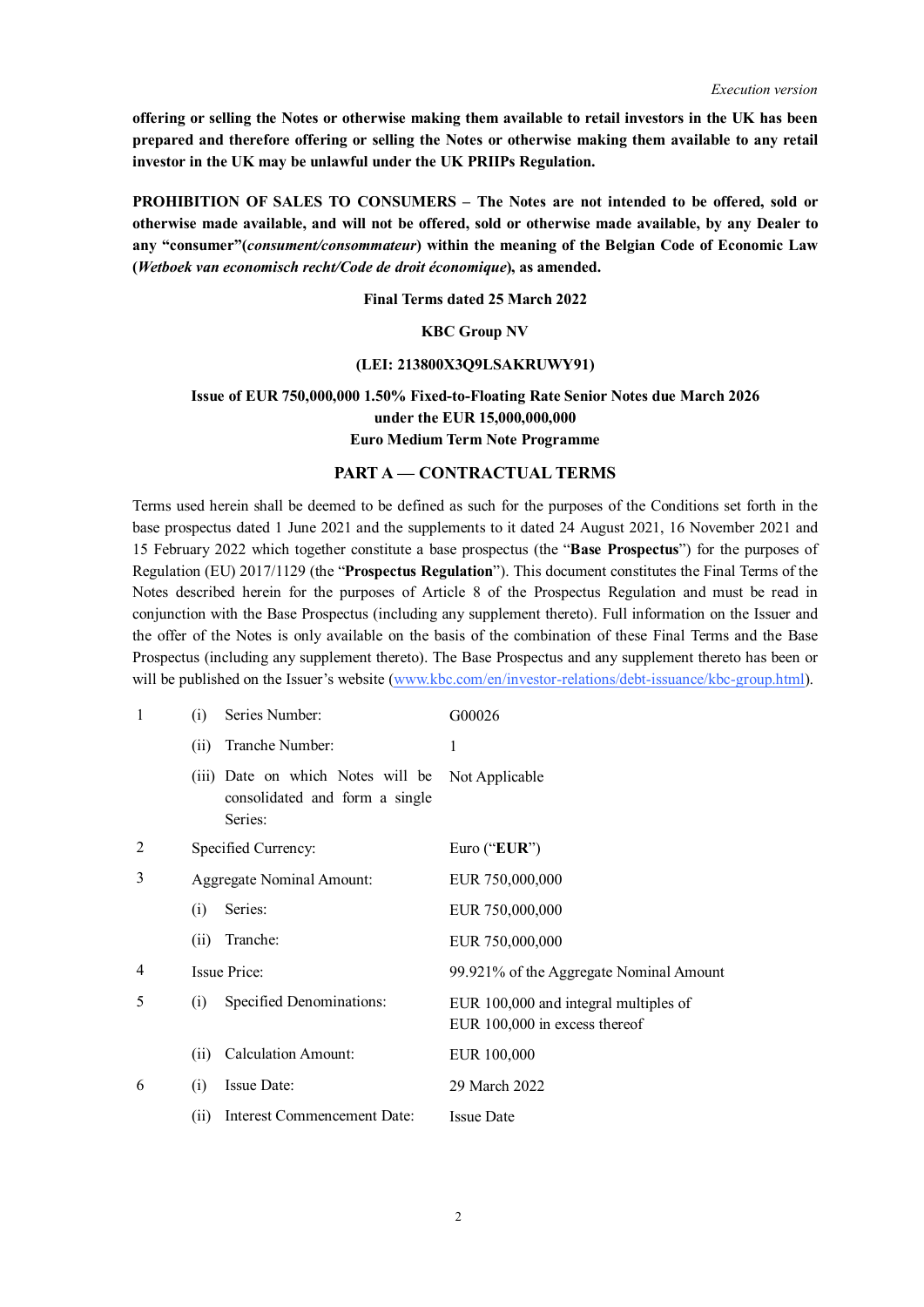| 7  | Maturity Date:                                           | Interest Payment Date falling in March 2026                                                                                                          |
|----|----------------------------------------------------------|------------------------------------------------------------------------------------------------------------------------------------------------------|
| 8  | Interest Basis:                                          | Fixed Rate in respect of the period from (and<br>including) the Interest Commencement Date to (but<br>excluding) the Optional Redemption Date.       |
|    |                                                          | Floating Rate in respect of the period from (and<br>including) the Optional Redemption Date to (but<br>excluding) the Maturity Date.                 |
| 9  | Redemption Basis:                                        | Subject to any purchase and cancellation or early<br>redemption, the Notes will be redeemed on the<br>Maturity Date at 100% of their nominal amount. |
| 10 | Change of Interest Basis:                                | Applicable                                                                                                                                           |
| 11 | Issuer Call Option:                                      | Applicable<br>(further particulars specified below)                                                                                                  |
| 12 | Status of the Notes:<br>(i)                              | <b>Senior Notes</b>                                                                                                                                  |
|    | Waiver of set-off in respect of<br>(ii)<br>Senior Notes: | Condition $2(a)(ii)$ : Applicable                                                                                                                    |
|    | Event of Default or Enforcement<br>(iii)                 | Condition $10(a)$ : Not Applicable                                                                                                                   |
|    | in respect of Senior Notes:                              | Condition 10(b): Applicable                                                                                                                          |

# **PROVISIONS RELATING TO INTEREST (IF ANY) PAYABLE**

| 13 | <b>Fixed Rate Note Provisions</b>           | Applicable                                                                                                                                                                                                             |
|----|---------------------------------------------|------------------------------------------------------------------------------------------------------------------------------------------------------------------------------------------------------------------------|
|    | (i)<br>Rate(s) of Interest:                 | 1.50% per annum payable in arrear on each Interest<br>Payment Date                                                                                                                                                     |
|    | Interest Payment Date(s):<br>(i)            | 29 March in each year from and including 29 March<br>2023 until and including the Optional Redemption<br>Date.                                                                                                         |
|    | <b>Fixed Coupon Amount:</b><br>(iii)        | EUR 1,500 per Calculation Amount                                                                                                                                                                                       |
|    | Broken Amount(s):<br>(iv)                   | Not Applicable                                                                                                                                                                                                         |
|    | Day Count Fraction:<br>(v)                  | Actual/Actual ICMA                                                                                                                                                                                                     |
|    | (vi) Determination Dates:                   | 29 March in each year                                                                                                                                                                                                  |
| 14 | <b>Fixed Rate Reset Note Provisions</b>     | Not Applicable                                                                                                                                                                                                         |
| 15 | <b>Floating Rate Note Provisions</b>        | Applicable                                                                                                                                                                                                             |
|    | Interest Period(s):<br>(i)                  | Quarterly, with the first Interest Period commencing<br>on (and including) 29 March 2025, in each case<br>subject to adjustment in accordance with the<br>Business Day Convention set out in (v) below.                |
|    | Specified Interest Payment<br>(i)<br>Dates: | 29 March, 29 June, 29 September and 29 December,<br>from and including 29 June 2025 until and including<br>the Maturity Date, in each case subject to adjustment<br>in accordance with the Business Day Convention set |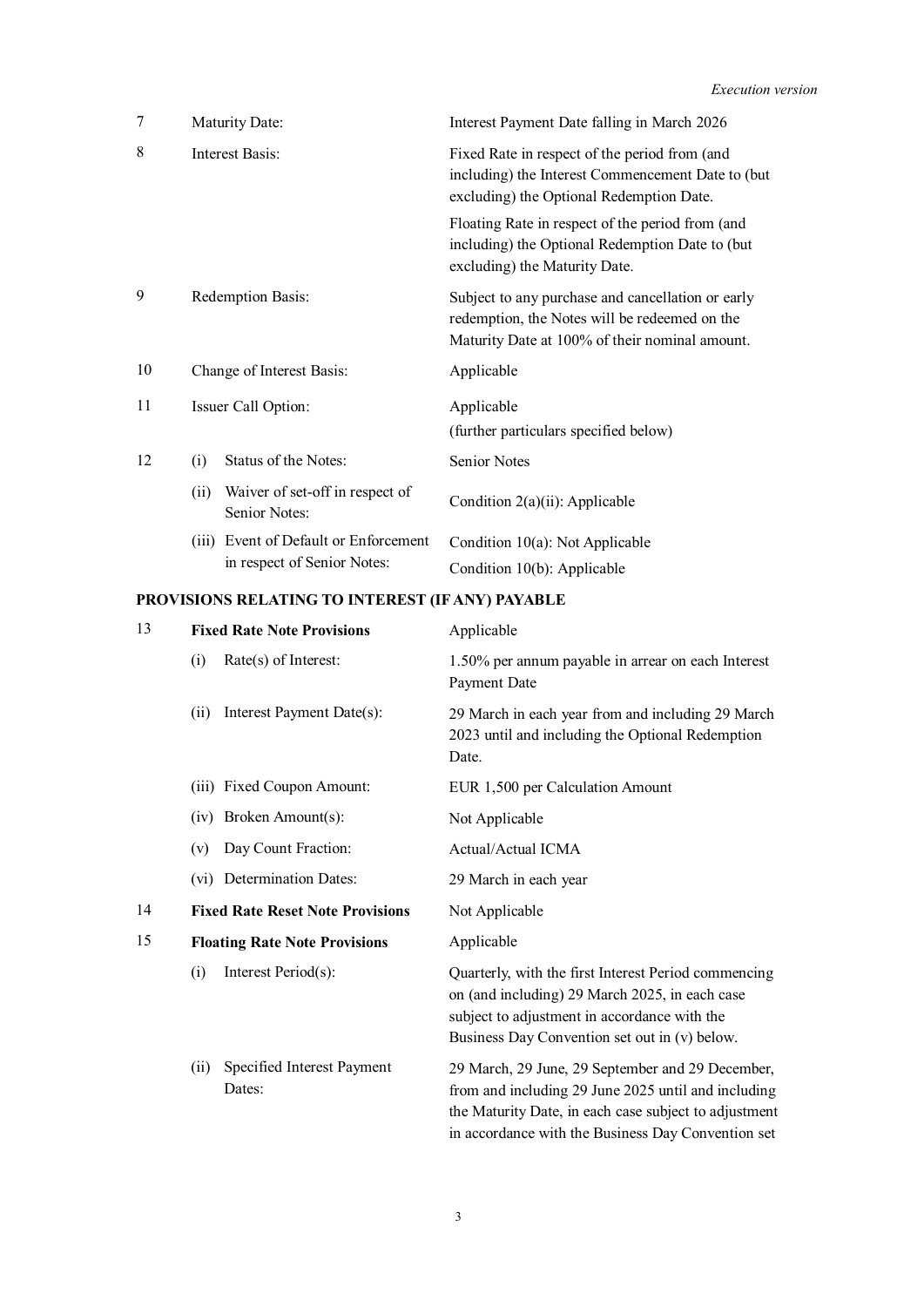|                                                                                                                      | out in (v) below.                                                                                                   |
|----------------------------------------------------------------------------------------------------------------------|---------------------------------------------------------------------------------------------------------------------|
| (iii) Interest Period End Date:                                                                                      | Not Applicable                                                                                                      |
| (iv) First Interest Payment Date:                                                                                    | 29 June 2025, subject to adjustment in accordance<br>with the Business Day Convention set out in $(v)$<br>below     |
| Business Day Convention:<br>(v)                                                                                      |                                                                                                                     |
| Interest Period(s) and Specified<br><b>Interest Payment Dates:</b>                                                   | Following Business Day Convention                                                                                   |
| Interest Period End Date:                                                                                            | Not Applicable                                                                                                      |
| Additional Business Centre(s):<br>(vi)                                                                               | Not Applicable                                                                                                      |
| (vii) Manner in which the Rate(s) of<br>Interest is/are to be determined:                                            | Screen Rate Determination                                                                                           |
| (viii) Party responsible for calculating<br>the Rate(s) of Interest and<br>Interest Amount(s) (if not the<br>Agent): | Not Applicable                                                                                                      |
| Screen Rate Determination:<br>(ix)                                                                                   | Applicable                                                                                                          |
| - Reference Rate:                                                                                                    | 3-Month EURIBOR                                                                                                     |
| - Interest Determination<br>$Date(s)$ :                                                                              | The second day on which the TARGET2 System is<br>open prior to the start of the relevant Interest Accrual<br>Period |
| - Relevant Screen Page:                                                                                              | Reuters page EURIBOR01 (or any successor or<br>replacement page)                                                    |
| - Relevant Time:                                                                                                     | 11:00 am (Brussels time)                                                                                            |
| ISDA Determination:<br>(x)                                                                                           | Not Applicable                                                                                                      |
| $(xi)$ Margin(s):                                                                                                    | $+0.90\%$ per annum                                                                                                 |
| (xii) Minimum Rate of Interest:                                                                                      | Not Applicable                                                                                                      |
| (xiii) Maximum Rate of Interest:                                                                                     | Not Applicable                                                                                                      |
| (xiv) Day Count Fraction:                                                                                            | Actual/ $360$                                                                                                       |

## **PROVISIONS RELATING TO REDEMPTION**

| 16 | <b>Tax Call Option</b>                             | Applicable              |
|----|----------------------------------------------------|-------------------------|
|    | Notice periods for Condition 4(b):                 | Minimum period: 15 days |
|    |                                                    | Maximum period: 45 days |
| 17 | <b>Capital Disqualification Event</b>              | Not Applicable          |
| 18 | <b>Capital Disqualification Event</b><br>Variation | Not Applicable          |
| 19 | <b>Loss Absorption Disqualification</b>            | Applicable              |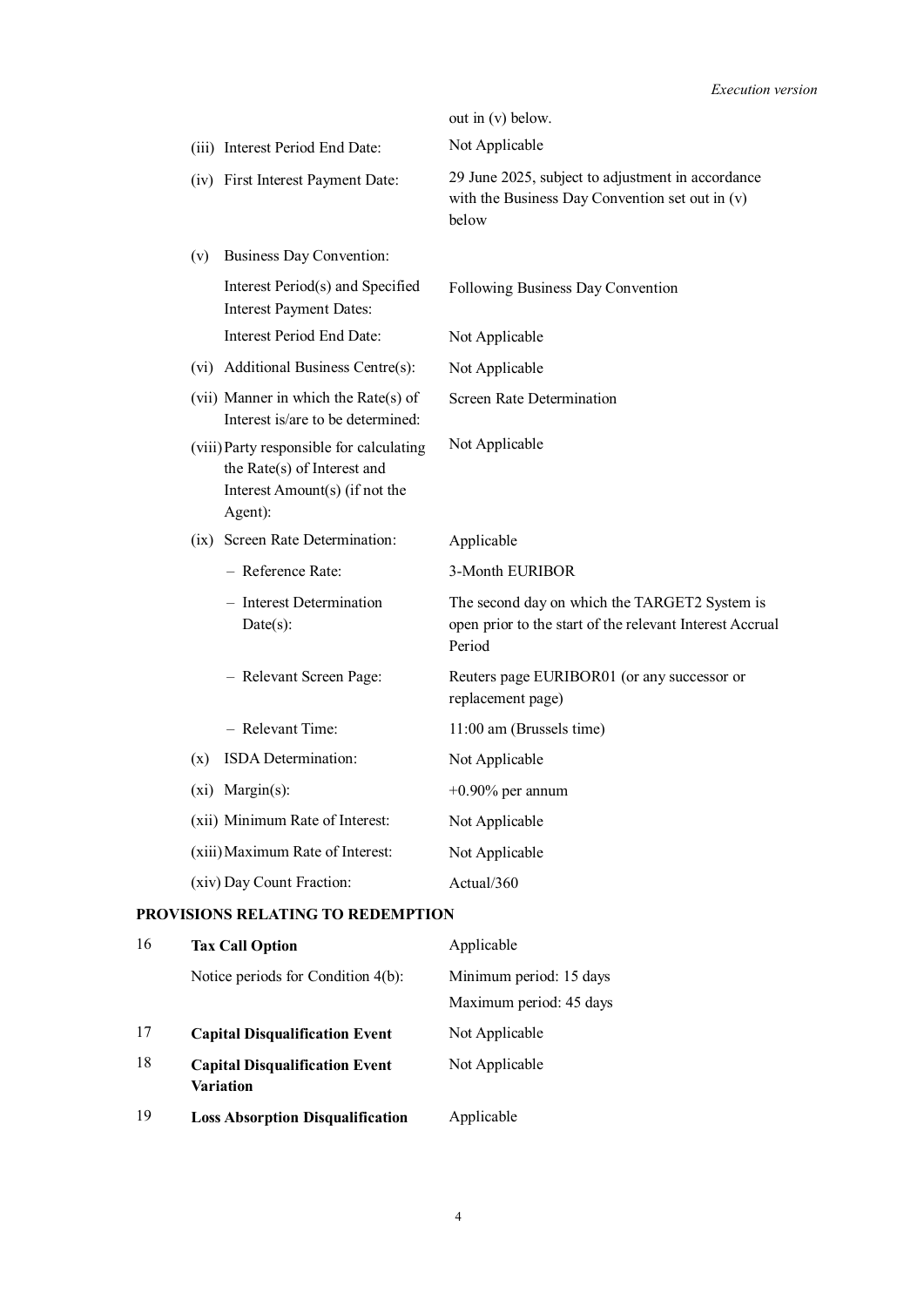## **Event Variation or Substitution**

| 20 | <b>Issuer Call Option</b>                                                                                                                                                                                                                                                                                                 | Applicable                                         |
|----|---------------------------------------------------------------------------------------------------------------------------------------------------------------------------------------------------------------------------------------------------------------------------------------------------------------------------|----------------------------------------------------|
|    | Optional Redemption Date(s):<br>(i)                                                                                                                                                                                                                                                                                       | 29 March 2025                                      |
|    | Optional Redemption<br>(ii)<br>Amount(s):                                                                                                                                                                                                                                                                                 | Early Redemption Amount                            |
|    | (iii) If redeemable in part:                                                                                                                                                                                                                                                                                              | Not Applicable                                     |
|    | (a) Minimum Callable Amount:                                                                                                                                                                                                                                                                                              | Not Applicable                                     |
|    | (b) Maximum Callable Amount:                                                                                                                                                                                                                                                                                              | Not Applicable                                     |
|    | (iv) Notice period:                                                                                                                                                                                                                                                                                                       | Minimum period: 15 days<br>Maximum period: 45 days |
| 21 | <b>Loss absorption Disqualification</b><br><b>Event in respect of Senior Notes</b>                                                                                                                                                                                                                                        | Condition 4(e): Applicable from the Issue Date     |
|    | Notice periods for Condition $4(e)$ :                                                                                                                                                                                                                                                                                     | Minimum period: 30 days<br>Maximum period: 60 days |
| 22 | <b>Final Redemption Amount</b>                                                                                                                                                                                                                                                                                            | EUR 100,000 per Calculation Amount                 |
| 23 | <b>Early Redemption Amount</b>                                                                                                                                                                                                                                                                                            |                                                    |
|    | Early Redemption Amount(s)<br>payable on redemption following a<br>Tax Event, following a Capital<br>Disqualification Event (in the case of<br>Subordinated Tier 2 Notes),<br>following a Loss Absorption<br>Disqualification Event (in the case of<br>Senior Notes) or on event of default<br>or other early redemption: | EUR 100,000 per Calculation Amount                 |

## **GENERAL PROVISIONS APPLICABLE TO THE NOTES**

## 24 **Form of Notes** Dematerialised form

## **THIRD PARTY INFORMATION**

The Issuer accepts responsibility for the information contained in these Final Terms. The brief explanations on the meanings of the ratings in paragraph 2 of Part B of these Final Terms have been extracted from www.standardandpoors.com, www.moodys.com and www.fitchratings.com (the "**Relevant Websites**"). The Issuer confirms that such information has been accurately reproduced and that, so far as it is aware, and is able to ascertain from information published on each of the Relevant Websites, no facts have been omitted which would render the reproduced information inaccurate or misleading.

Signed on behalf of the Issuer:

Frederik Vyncke Manager Wholesale Funding

 $\sqrt{u^2}$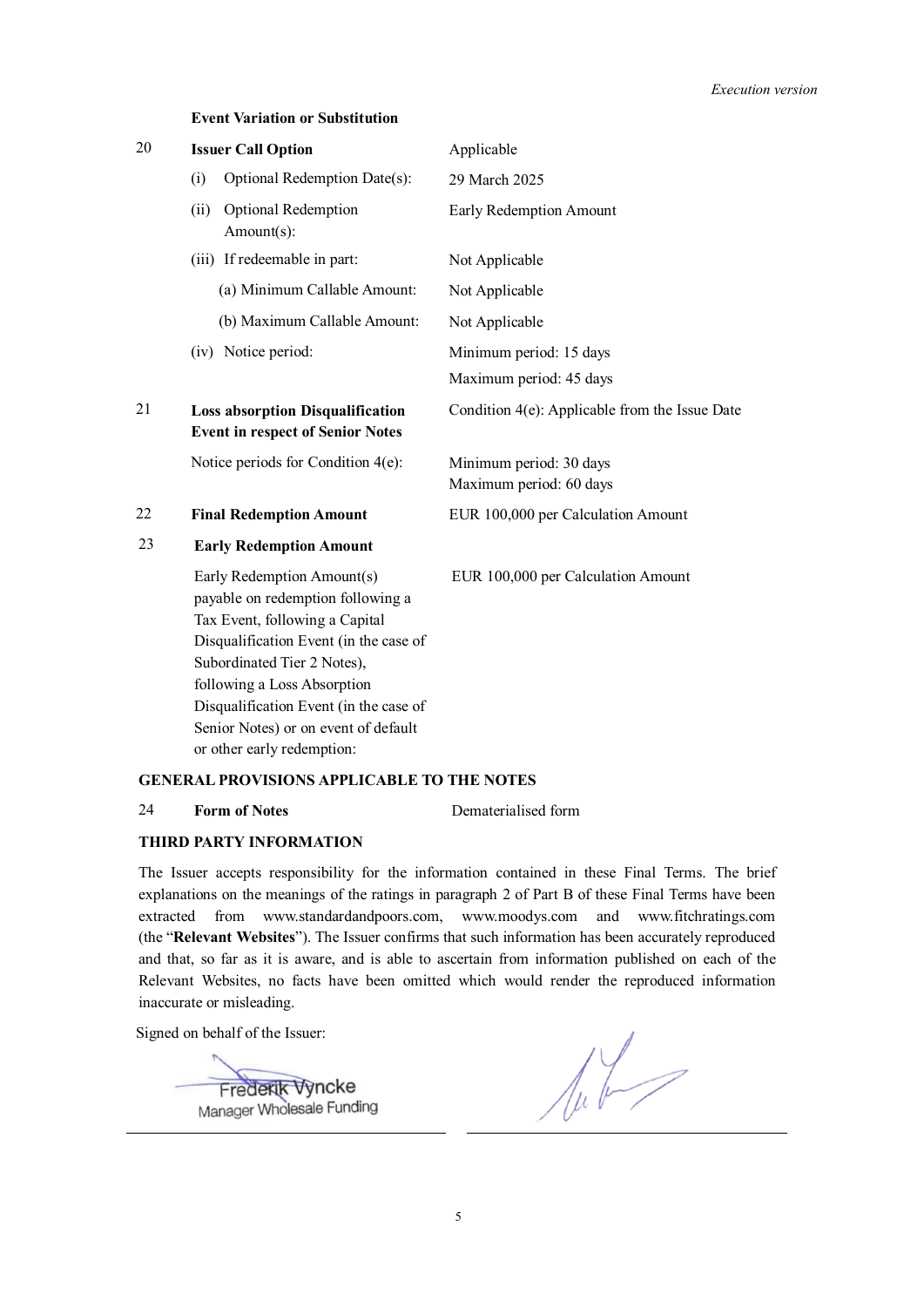By: FREDERIK VYNCKE By: INNOCENZO SOI

Duly authorised

By: INNOCENZO SOI

Duly authorised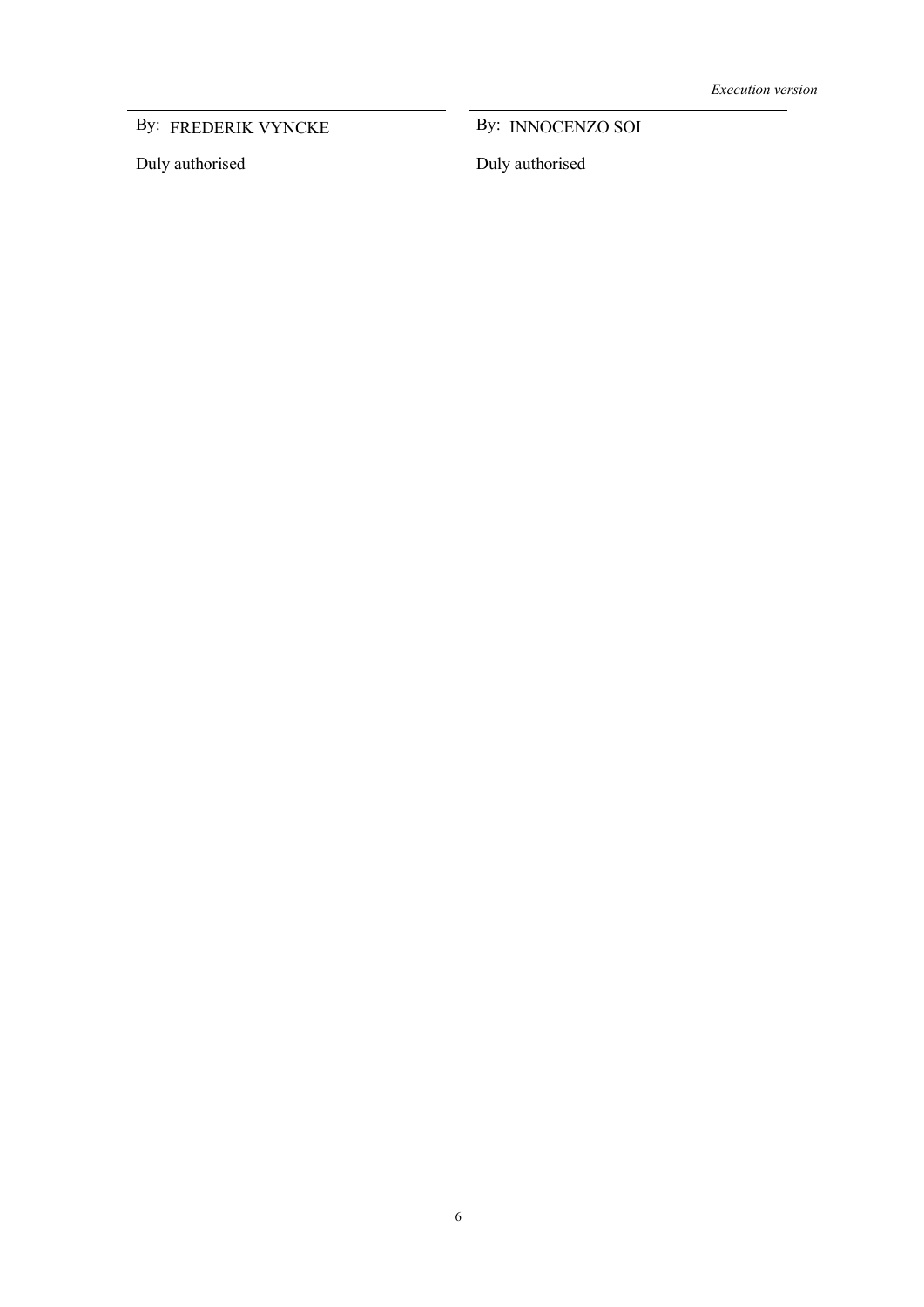#### **PART B – OTHER INFORMATION**

## 1 **LISTING AND ADMISSION TO TRADING**

- 
- (ii) Estimate of total expenses related to admission to trading

(i) Admission to trading: Application has been made by the Issuer (or on its behalf) for the Notes to be admitted to trading on Euronext Brussels with effect from the Issue Date. EUR 5,700

2 **RATINGS** The Notes to be issued are expected to be rated: S&P Global Ratings Europe Limited ("**S&P**"): A-Moody's France S.A.S. ("**Moody's**"): Baa1

Fitch France S.A.S. ("**Fitch**"): A

S&P is established in the EU and registered under Regulation (EU) No 1060/2009 (as amended, the "**CRA Regulation**"). As defined by S&P, an 'A' rating means that the obligations of the Issuer are more susceptible to the adverse effects of changes in circumstances and economic conditions than obligations in higher-rated categories. However, the Issuer's capacity to meet its financial commitments on the obligation is still strong. The addition of a plus  $(+)$  or minus  $(-)$  sign shows the relative standing within the major rating categories.

Moody's is established in the EU and registered under the CRA Regulation. As defined by Moody's, a 'Baa' rating means that the obligations of the Issuer under the Notes are judged to be medium-grade and subject to moderate credit risk and as such may possess certain speculative characteristics. The modifier 1 indicates that the obligation ranks in the higher end of its generic rating category; the modifier 2 indicates a midrange ranking; and the modifier 3 indicates a ranking in the lower end of that generic rating category.

Fitch is established in the EU and registered under the CRA Regulation. As defined by Fitch, an 'A' rating indicates that in respect of the obligations of the Issuer under the Notes expectations of credit risk are currently low. The capacity for payment of financial commitments is considered strong. This capacity may, nevertheless, be more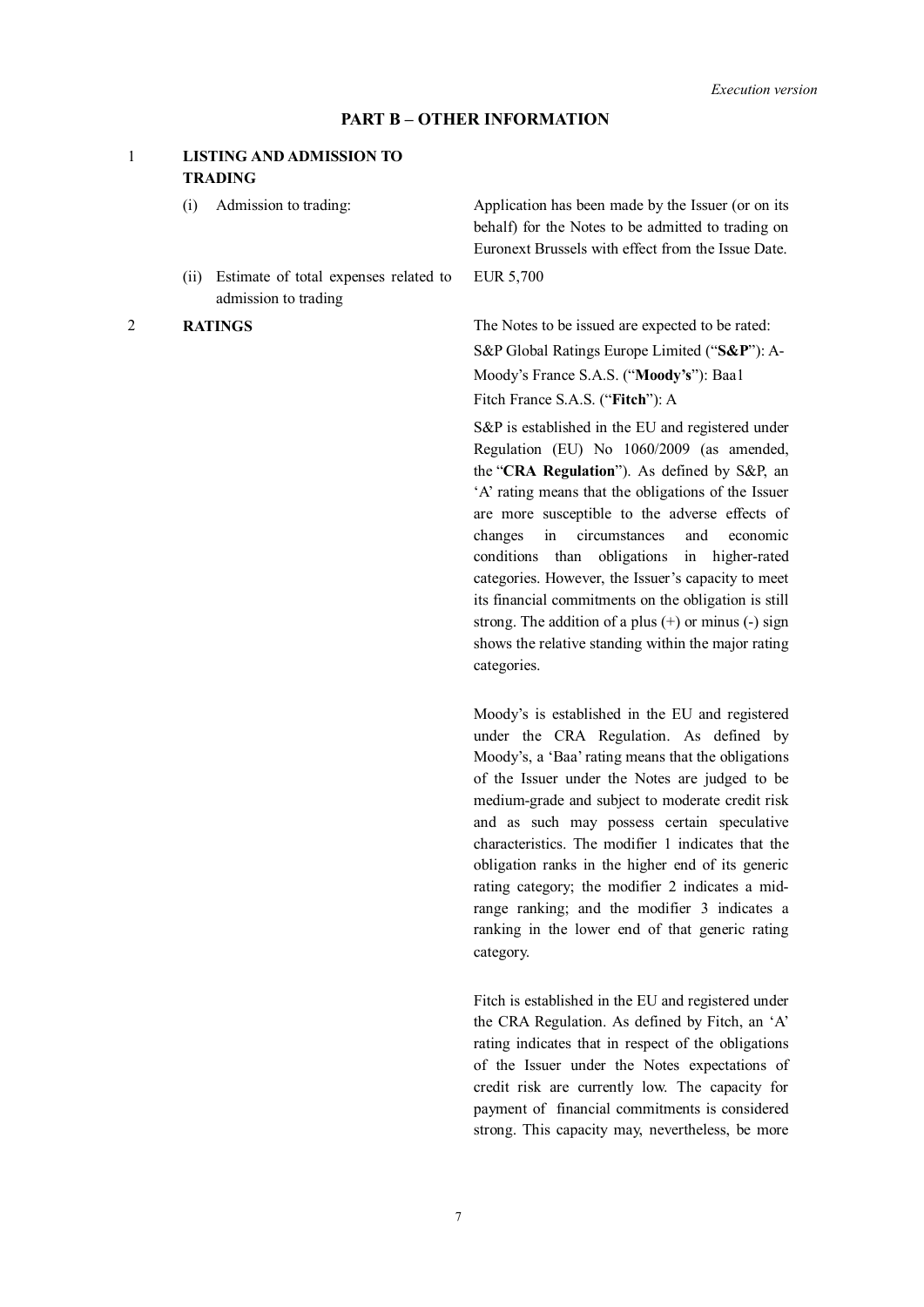vulnerable to adverse business or economic conditions than is the case for higher ratings.

A security rating is not a recommendation to buy, sell or hold securities and may be subject to suspension, reduction or withdrawal at any time by the assigning rating agency.

## 3 **INTERESTS OF NATURAL AND LEGAL PERSONS INVOLVED IN THE ISSUE**

Save as discussed in "*Subscription and Sale*" and "*General Information*" of the Base Prospectus, so far as the Issuer is aware, no person involved in the issue of the Notes has an interest material to this issue.

## 4 **REASONS FOR THE OFFER AND ESTIMATED NET AMOUNT**

| Reasons for the offer: | See "Use of Proceeds" in the Base Prospectus |
|------------------------|----------------------------------------------|
| Estimated net amount:  | EUR 748,282,500                              |

## 5 **YIELD**

Indication of yield:

| (i)            | Gross yield: | 1.527 per cent. per annum                         |
|----------------|--------------|---------------------------------------------------|
|                |              | The yield is calculated on the basis of the Issue |
|                |              | Price, the Rate of Interest applicable from and   |
|                |              | including the Interest Commencement Date until    |
|                |              | and excluding the Optional Redemption Date. It is |
|                |              | not an indication of future yield.                |
| (i)            | Net yield:   | Not Applicable                                    |
| Maximum yield: |              | Not Applicable                                    |
| Minimum yield: |              | Not Applicable                                    |

## 6 **HISTORIC INTEREST RATES**

Details of historic EURIBOR rates can be obtained from Reuters.

## 7 **OPERATIONAL INFORMATION**

| (i)  | ISIN:                                                                                                                                                                                           | BE0002846278             |
|------|-------------------------------------------------------------------------------------------------------------------------------------------------------------------------------------------------|--------------------------|
| (ii) | Common Code:                                                                                                                                                                                    | 246345686                |
|      | (iii) Any clearing system(s) other than the<br>Securities<br>Settlement<br>System.<br>Bank SA/NV<br>Euroclear<br>and<br>Clearstream Banking, S.A. and the<br>relevant identification number(s): | Not Applicable           |
|      | (iv) Delivery:                                                                                                                                                                                  | Delivery against payment |
| (v)  | Names and addresses of additional<br>Agent(s) $(if any)$ :                                                                                                                                      | Not Applicable           |
|      | (vi) Name and address of the Calculation<br>Agent when the Calculation Agent is<br>not KBC Bank NV:                                                                                             | Not Applicable           |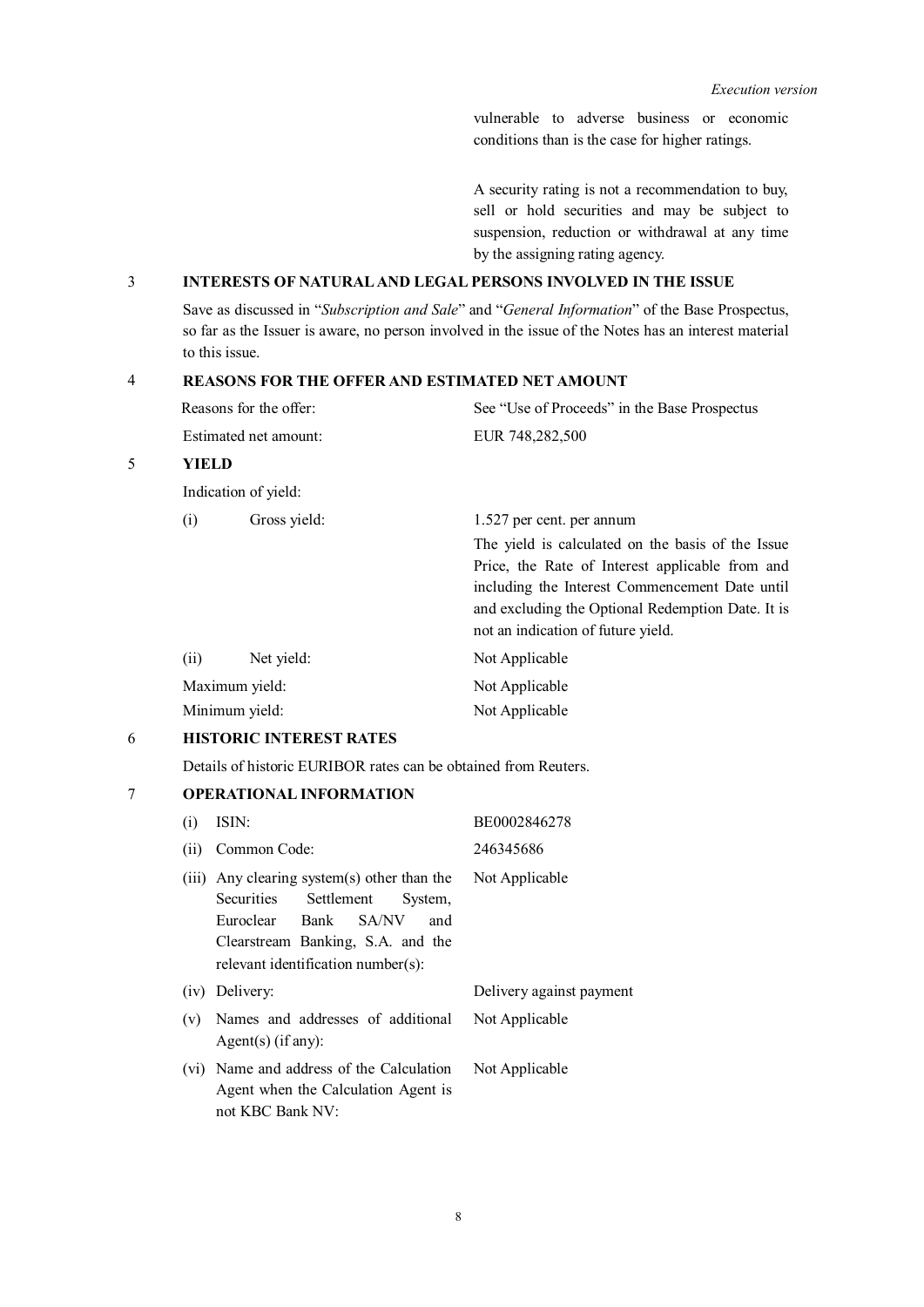(vii) Intended to be held in a manner which would allow Eurosystem eligibility:

No

(viii)Relevant Benchmark: EURIBOR is provided by the European Money Markets Institute ("**EMMI**"). As at the date hereof, EMMI appears in the register of administrators and benchmarks established and maintained by ESMA pursuant to Article 36 (Register of administrators and benchmarks) of Regulation (EU) 2016/1011 (the "**Benchmark Regulation**").

#### 8 **DISTRIBUTION**

- (i) Method of distribution: Syndicated
- (ii) If syndicated:
	- (A) Names and addresses of the Joint Lead Managers:

## **ING Bank N.V.**

Foppingadreef 7 1102 BD Amsterdam The Netherlands

## **J.P. Morgan SE**

Taunustor 1 (TaunusTurm) 60310 Frankfurt am Main Germany

## **KBC Bank NV**

Havenlaan 2 B-1080 Brussels Belgium

#### **Landesbank Baden-Württemberg**

Am Hauptbahnhof 2 70173 Stuttgart Germany

#### **Société Générale**

Immeuble Basalte 17 cours Valmy 92987 Paris La Défense Cedex France

## **UBS AG London Branch**